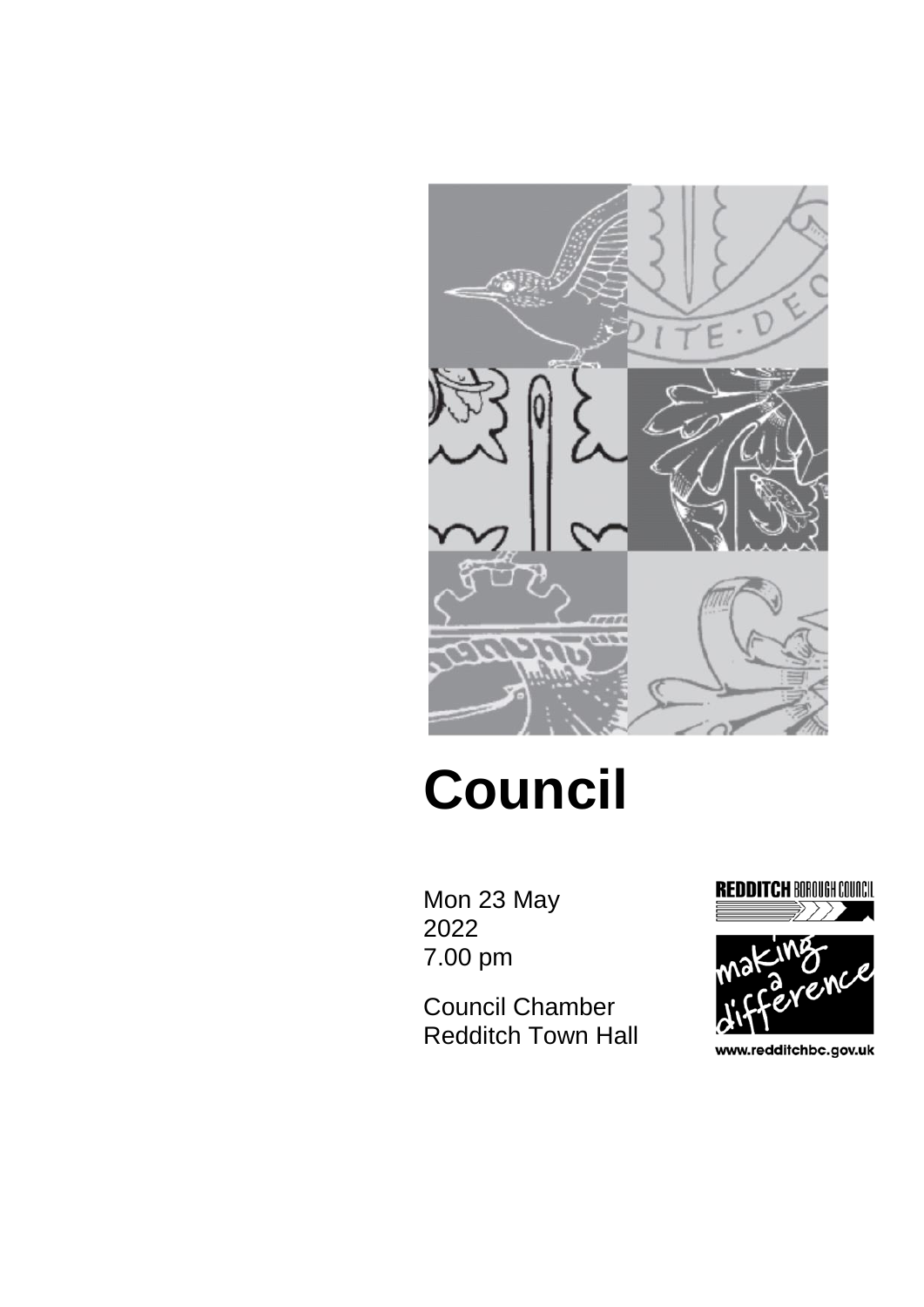#### **If you have any queries on this Agenda please contact Jess Bayley-Hill**

#### **Town Hall, Walter Stranz Square, Redditch, B98 8AH Tel: (01527) 64252 (Ext. 3072) e.mail:** [jess.bayley-hill@bromsroveandredditch.gov.uk](mailto:jess.bayley-hill@bromsroveandredditch.gov.uk)

## *GUIDANCE ON FACE-TO-FACE MEETINGS*

**At the current time, seating at the meeting will be placed in such a way as to achieve as much space as possible for social distancing to help protect meeting participants.**

**If you have any questions regarding the agenda or attached papers, please do not hesitate to contact the officer named above.**

#### **GUIDANCE FOR ELECTED MEMBERS ATTENDING MEETINGS IN PERSON**

Members and Officers who still have access to lateral flow tests (LFTs) are encouraged to take a test on the day of the meeting. Meeting attendees who do not have access to LFTs are encouraged not to attend the meeting if they have common cold symptoms or any of the following common symptoms of Covid-19 on the day of the meeting; a high temperature, a new and continuous cough or a loss of smell and / or taste.

Whilst the Council acknowledges that it is no longer a legal requirement to wear face masks, we would really appreciate if the Members who attend a meeting in person would consider wearing a face covering throughout the meeting unless they are exempt or speaking.

The meeting venue will be fully ventilated, and Members and officers may need to consider wearing appropriate clothing in order to remain comfortable during proceedings.

#### **PUBLIC ATTENDANCE**

Members of the public will be able to access the meeting in person if they wish to do so to observe proceedings. Seating will be placed in such a way as to achieve as much space as possible for social distancing to help protect meeting participants. Whilst the Council acknowledges that it is no longer a legal requirement to wear face masks, it would be really appreciated if members of the public who attend a meeting in person would consider wearing a face covering throughout the meeting unless they are exempt or speaking. It should be noted that members of the public who choose to attend in person do so at their own risk.

Members of the public who still have access to lateral flow tests (LFTs) are encouraged to take a test on the day of the meeting. Meeting attendees who do not have access to LFTs are encouraged not to attend the meeting if they have common cold symptoms or any of the following common symptoms of Covid-19 on the day of the meeting; a high temperature, a new and continuous cough or a loss of smell and / or taste.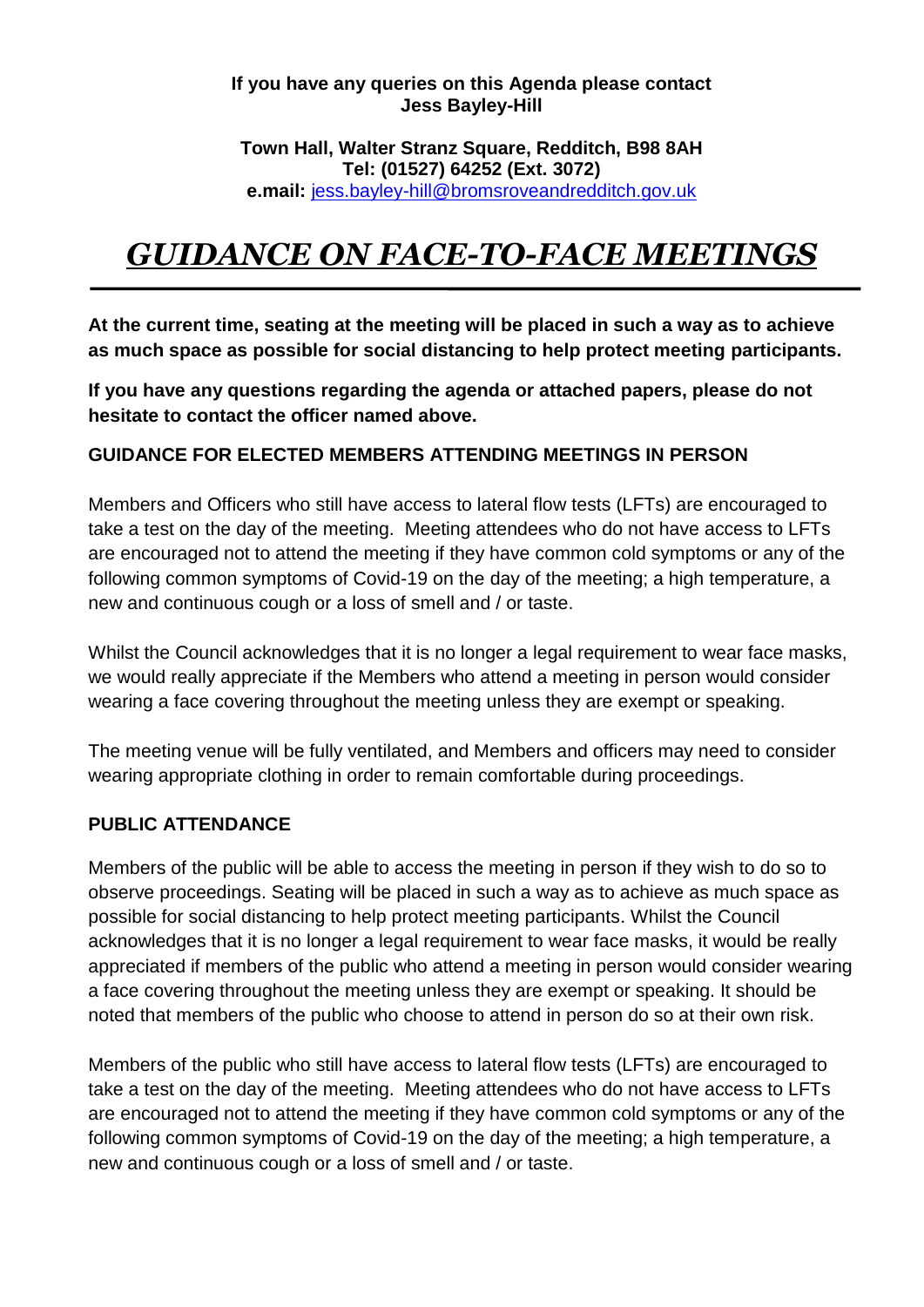#### **Notes:**

**Although this is a public meeting, there are circumstances when Council might have to move into closed session to consider exempt or confidential information. For agenda items that are exempt, the public are excluded.**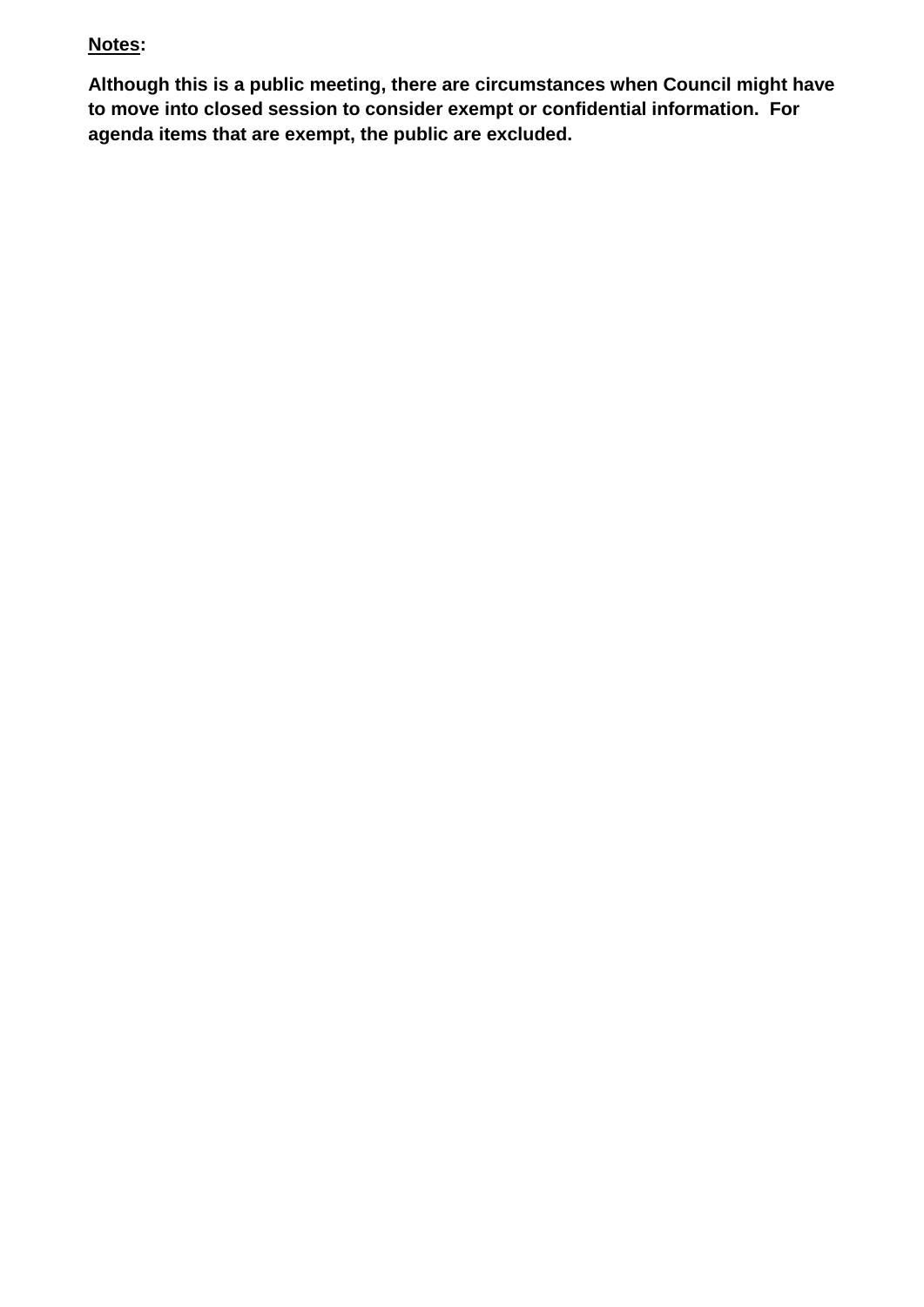



www.redditchbc.gov.uk

**Council** Monday, 23rd May, 2022 **7.00 pm Council Chamber Town Hall**

#### **Agenda Membership:**

- Cllrs: Gareth Prosser (Mayor) Ann Isherwood (Deputy Mayor) Salman Akbar Imran Altaf Karen Ashley Joe Baker Tom Baker-Price Joanne Beecham Juma Begum Juliet Brunner Michael Chalk Brandon Clayton Luke Court Matthew Dormer Aled Evans
- Peter Fleming Alex Fogg Andrew Fry Lucy Harrison Bill Hartnett Sharon Harvey Joanna Kane Sid Khan Anthony Lovell Emma Marshall Nyear Nazir Timothy Pearman David Thain Craig Warhurst

**1. Welcome** 

#### **2. Apologies for Absence**

#### **3. Declarations of Interest**

To invite Councillors to declare any Disclosable Pecuniary Interests or Other Disclosable Interests they may have in items on the agenda, and to confirm the nature of those interests.

#### **4. Mayor's Opening Remarks**

The existing Mayor, Councillor Gareth Prosser, will provide opening remarks and report on his Mayoral year.

#### **5. Election of the Mayor for 2022/23**

Once the new Mayor has been elected s/he will make the declaration of acceptance of office, receive the chain of office and take the Mayor's seat in the front of the chamber.

### **6. Election of the Deputy Mayor for 2022/23**

When the new Deputy Mayor has been elected s/he will make the declaration of acceptance of office and receive the badge of honour.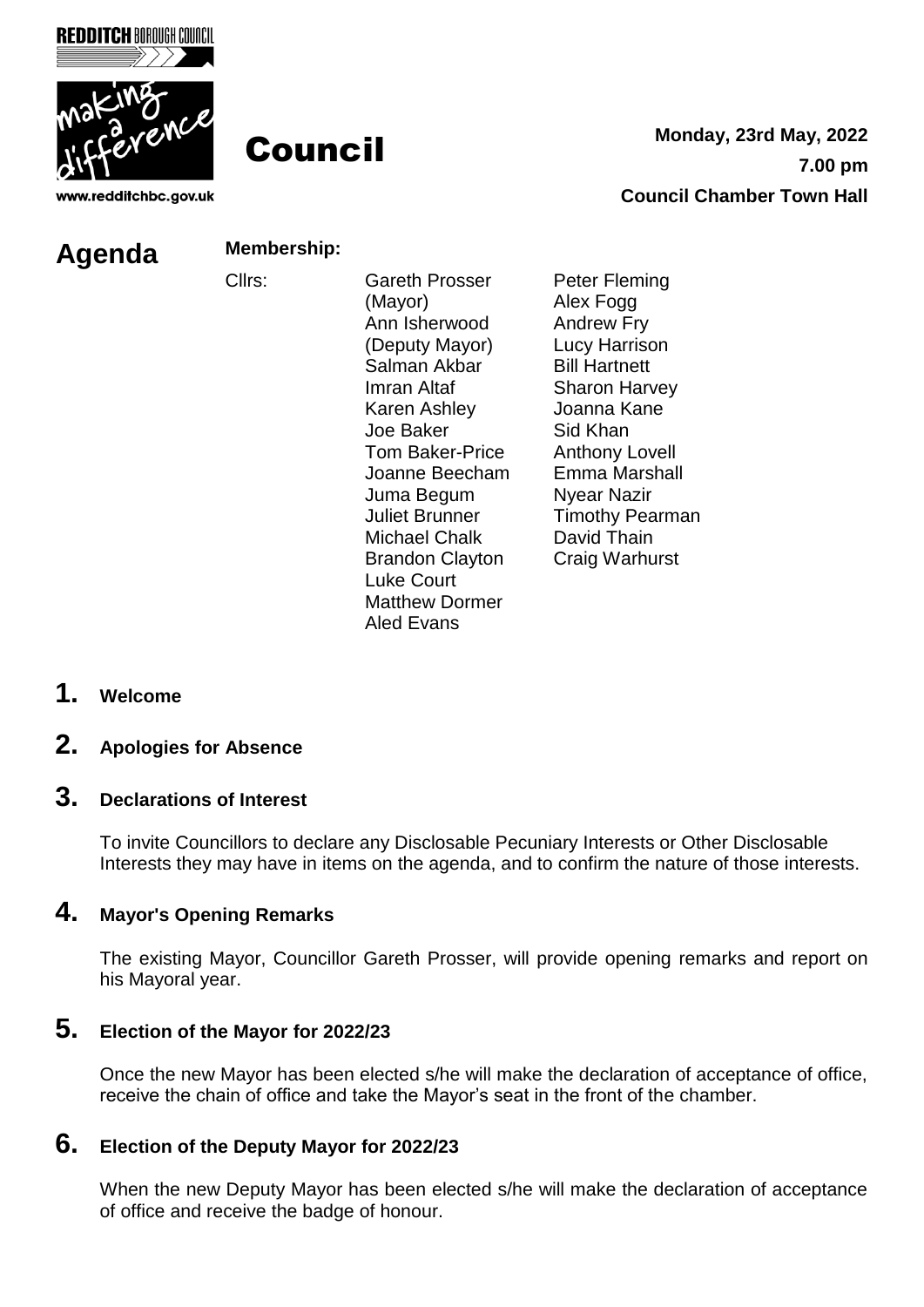# Council

**7. Minutes** (Pages <sup>1</sup> - 10)

#### **8. Announcements**

To consider Announcements under Procedure Rule 10:

- a) Mayor's Announcements
- b) The Leader's Announcements
- c) Chief Executive's Announcements.

#### **9. Leader of the Council**

Members are invited to appoint a Member of the Council to hold the office of Leader of the Council for the ensuing four years.

#### **10. Leader's Appointments**

The Leader of the Council decides how the Executive powers of the Council will be carried out. Currently, Executive decisions are taken by the Executive Committee. The Leader also allocates Portfolios and will announce arrangements for these for the coming year.

The Leader's Appointments will be published in a supplementary pack for this meeting.

#### **11. Appointments of Committees, Panels etc. and their Chairs and Vice Chairs** (Pages 11 - 38)

The covering report and Appendix 3 to the report are attached to this agenda pack. Appendices 1 and 2 to the report will follow in a supplementary pack.

- **12. Outside Bodies** (Pages <sup>39</sup> 54)
- **13. Scheme of Delegations** (Pages <sup>55</sup> 146)
- **14. Members Code of Conduct - Recommendation from the Audit, Governance and Standards Committee** (Pages 147 - 176)
- **15. Electoral Review Redditch - Ward Patterning Submission** (Pages <sup>177</sup> 194)

#### **16. Urgent Business - Record of Decisions**

To note any decisions taken in accordance with the Council's Urgency Procedure Rules (Part 9, Paragraph 5 and/or Part 10, Paragraph 15 of the Constitution), as specified.

(None to date).